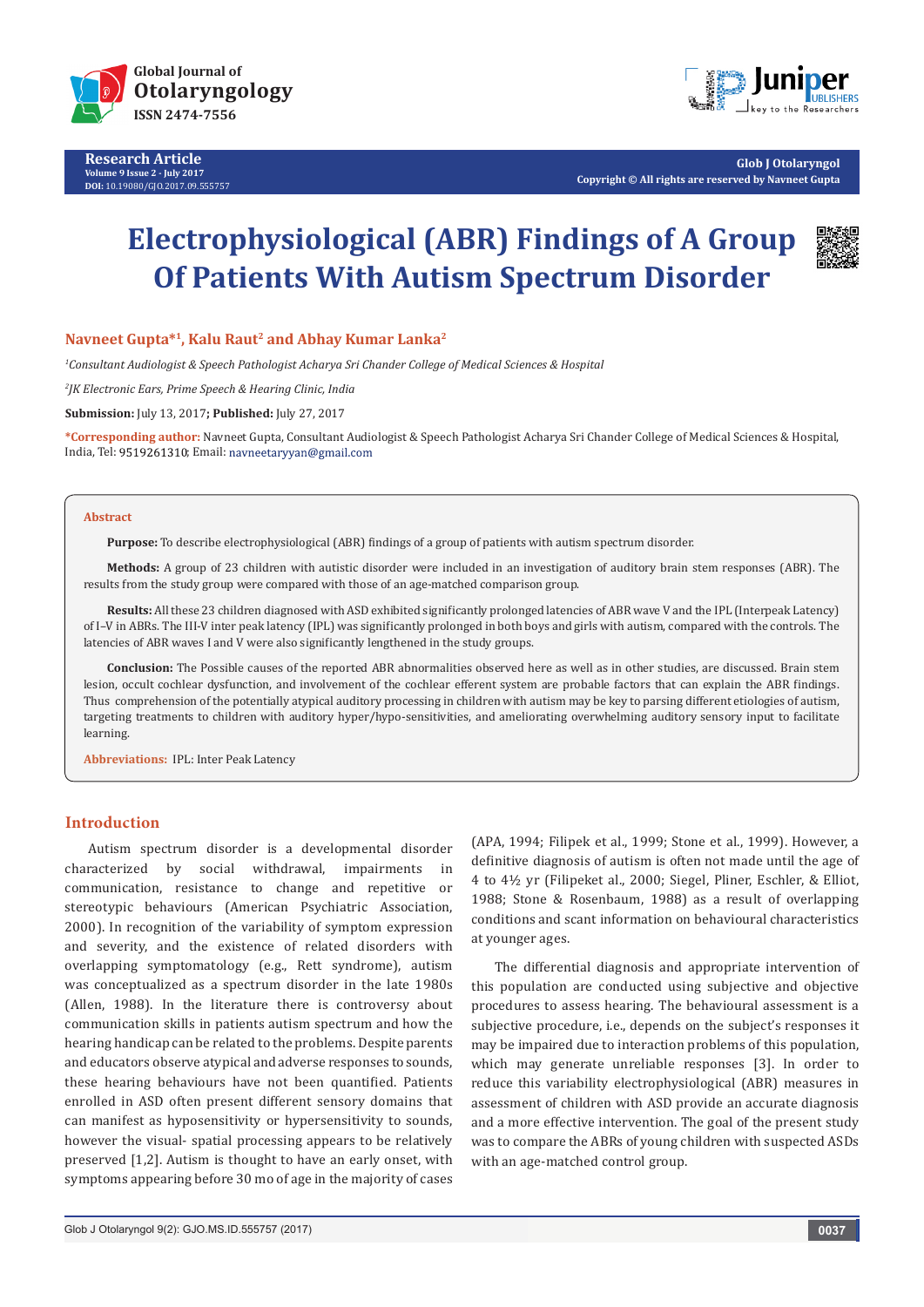# **Materials and Methods**

Twenty-three children (19 boys and 4 girls) with autism were enrolled in the experimental group. The average age of the experimental subject's was 5:7. All these children were selected from ASCCOMS Hospital & JK Electronic Ears, Prime Speech & Hearing Clinic. Auditory brainstem evoked potentials were recorded in two channel setup with four electrode configuration, that is, two electrode on both sided mastoid processes, one electrode on fore head as ground point and one at vertex to optimize detection of wave V. Band pass from 30 or 100 Hz to 4000 Hz was used to detect principle ABR waves. Click stimuli were rarefaction clicks presented monaurally at rates from 11.1 to 33.3-/s and at intensities from 55 dBnHL to 85 dBnHL and in most cases, 95 dBnHL. Repeated wave replicability testing was administered to cross-check the ABR wave forms. Different averages were documented for wave interpretation throughout testing. Electrode generated impedance value and artifact rate were eventually monitored to maintain test-retest reliability. Latency-intensity function test, interpeak latency, and wave amplitude were taken into account for better diagnosis.

## **Results**

Absolute latencies and IPLs of the ABRs were compared between infants with ASD (n =23) and case-matched controls (n = 23). In comparison to matched-case controls, children's who were later diagnosed with ASD exhibited significantly prolonged latencies of ABR wave V and the IPL of I–V in ABRs during stimulation of either the right or left ear.

 The III-V interpeak latency (IPL) was significantly prolonged in both boys and girls with autism, compared with the controls. The latencies of ABR waves I and V were also significantly lengthened in the study groups. Out of these 23 autistic children, 14 had abnormalities of one or more of eight ABR parameters studied. The most common abnormalities were prolongation of wave V (40%), and of I-V IPL (26%).

# **Discussion**

Autism is a developmental disorder characterized by disturbances in social interaction, communication, and restricted interests or activities. Although there is little evidence of a marked reduction in autistic features, it has been determined that early interventions have had positive effects in significantly improving social behaviour, self care, and academic skills [4,5]. Research on the higher-order auditory processes can be conducted by using more objective measures such as ABR, middle, and late evoked responses as well as visual scanning procedures. Many earlier studies assessed the neurolinguistic characteristics of children with autism by using neurophysiological measures, but the results obtained were contradictory [6-12]. Particularly, Maziade et al. observed the prolongation of the early brain evoked response inter-peak latency, I-III in autistic probands [6]; however, Wong et al. reported that children with infantile

autism or autistic conditions had a significantly longer brainstem transmission time than those with normal by using ABR [13].

Our study also showed a significant prolongation of the latency values of wave V, I-V, and III-V inter-peak latency values in the ASD group. The underlying neuropathology that may account for the ABR prolongation in ASD remains unknown. One potential explanation is that prolonged wave V latencies are due to impaired progression rates of myelination of the auditory system in children with ASD, with some research pointing to marked delays [Perkins et al., 2014; Peterson, Mahajan, Crocetti, Mejia, & Mostofsky, 2014; Roberts et al., 2013; Wolff et al., 2012], while others suggest that white matter development is accelerated in ASD [Ben Bashat et al., 2007; Weinstein et al., 2011]. It is interesting to note that neuroanatomical and neuropath logical studies on autism reported hyperplasia of some brainstem nuclei, reduction in Purkinje cells, hyperplasia of the cerebellar vermis, neuronal immaturity, increased cell packing density in the amygdale and hippocampus [14-16].

### **Conclusion**

ABR informs us regarding the processing of acoustic stimuli, particularly in brainstem, these findings provide clinical evidence of brainstem abnormalities and suggest that the brainstem may be partly responsible for deviant language, cognitive, and social development in children with ASD. As language deficits are a core feature of ASD, the study of auditory processing is essential to considering the roots of ASD as well as to conceptualize rational interventions.

### **References**

- 1. [Orekhova EV, Tsetlin MM, Butorina AV, Novikova SI, Gratchev vv, et al.](http://journals.plos.org/plosone/article?id=10.1371/journal.pone.0039906)  [\(2012\) Auditory cortex responses to clicks and sensory modulation](http://journals.plos.org/plosone/article?id=10.1371/journal.pone.0039906)  [difficulties in children withautism spectrum disorders \(ASD\). PLos](http://journals.plos.org/plosone/article?id=10.1371/journal.pone.0039906)  [ONE 7\(6\): e39906.](http://journals.plos.org/plosone/article?id=10.1371/journal.pone.0039906)
- 2. [Gomes E, Pedroso FS, Wagner MB \(2008\) Hipersensibilidade auditiva](http://www.scielo.br/scielo.php?script=sci_arttext&pid=S0104-56872008000400013)  [no transtorno do espectro autístico. Pró-Fono Rev Atual Cient 20\(4\):](http://www.scielo.br/scielo.php?script=sci_arttext&pid=S0104-56872008000400013)  [279-284.](http://www.scielo.br/scielo.php?script=sci_arttext&pid=S0104-56872008000400013)
- 3. [Tas A, Yagiz R, Tas M, Esme M, Uzun C, et al. \(2007\) Evaluation of](https://www.ncbi.nlm.nih.gov/pubmed/17175575)  [hearing in children with autism by using TEOAE and ABR. Autism](https://www.ncbi.nlm.nih.gov/pubmed/17175575)  [11\(1\): 73-79.](https://www.ncbi.nlm.nih.gov/pubmed/17175575)
- 4. [Magliaro FCL, Scheuer CI, Júnior FBA, Matas CG \(2010\) Estudo dos](http://www.scielo.br/scielo.php?script=sci_arttext&pid=S0104-56872010000100007)  [potenciais evocados auditivos em autismo. Pró-Fono Rev Atual Cient](http://www.scielo.br/scielo.php?script=sci_arttext&pid=S0104-56872010000100007)  [22\(1\): 31-36.](http://www.scielo.br/scielo.php?script=sci_arttext&pid=S0104-56872010000100007)
- 5. [Hashimoto T, Nishimura M, Mori K, Miyazaki M, Tsuda Y, et al. \(2005\)](https://www.jstage.jst.go.jp/article/ojjscn1969/37/2/37_2_124/_article)  [Autistic disorders. No To Hattatsu 37: 124-129.](https://www.jstage.jst.go.jp/article/ojjscn1969/37/2/37_2_124/_article)
- 6. [Maziade M, Merette C, Cayer M, Roy MA, Szatmari P, et al. \(2000\)](https://www.ncbi.nlm.nih.gov/pubmed/11074874)  [Prolongation of brainstem auditory-evoked responses in autistic](https://www.ncbi.nlm.nih.gov/pubmed/11074874)  [probands and their unaffected relatives. Arch Gen Psychiatry 57\(11\):](https://www.ncbi.nlm.nih.gov/pubmed/11074874)  [1077-1083.](https://www.ncbi.nlm.nih.gov/pubmed/11074874)
- 7. [Coutinho MB, Rocha V, Santos MC \(2002\) Auditory brainstem response](https://www.ncbi.nlm.nih.gov/pubmed/12363427)  [in two children with autism. Int J Pediatr Otorhinolaryngol 66\(1\): 81-](https://www.ncbi.nlm.nih.gov/pubmed/12363427) [85.](https://www.ncbi.nlm.nih.gov/pubmed/12363427)
- 8. [Ho PT, Keller JL, Berg AL, Cargan AL, Haddad J \(1999\) Pervasive](https://www.ncbi.nlm.nih.gov/pubmed/9917054)  [developmental delay in children presenting as possible hearing loss.](https://www.ncbi.nlm.nih.gov/pubmed/9917054)  [Laryngoscope 109\(1\): 129-135.](https://www.ncbi.nlm.nih.gov/pubmed/9917054)